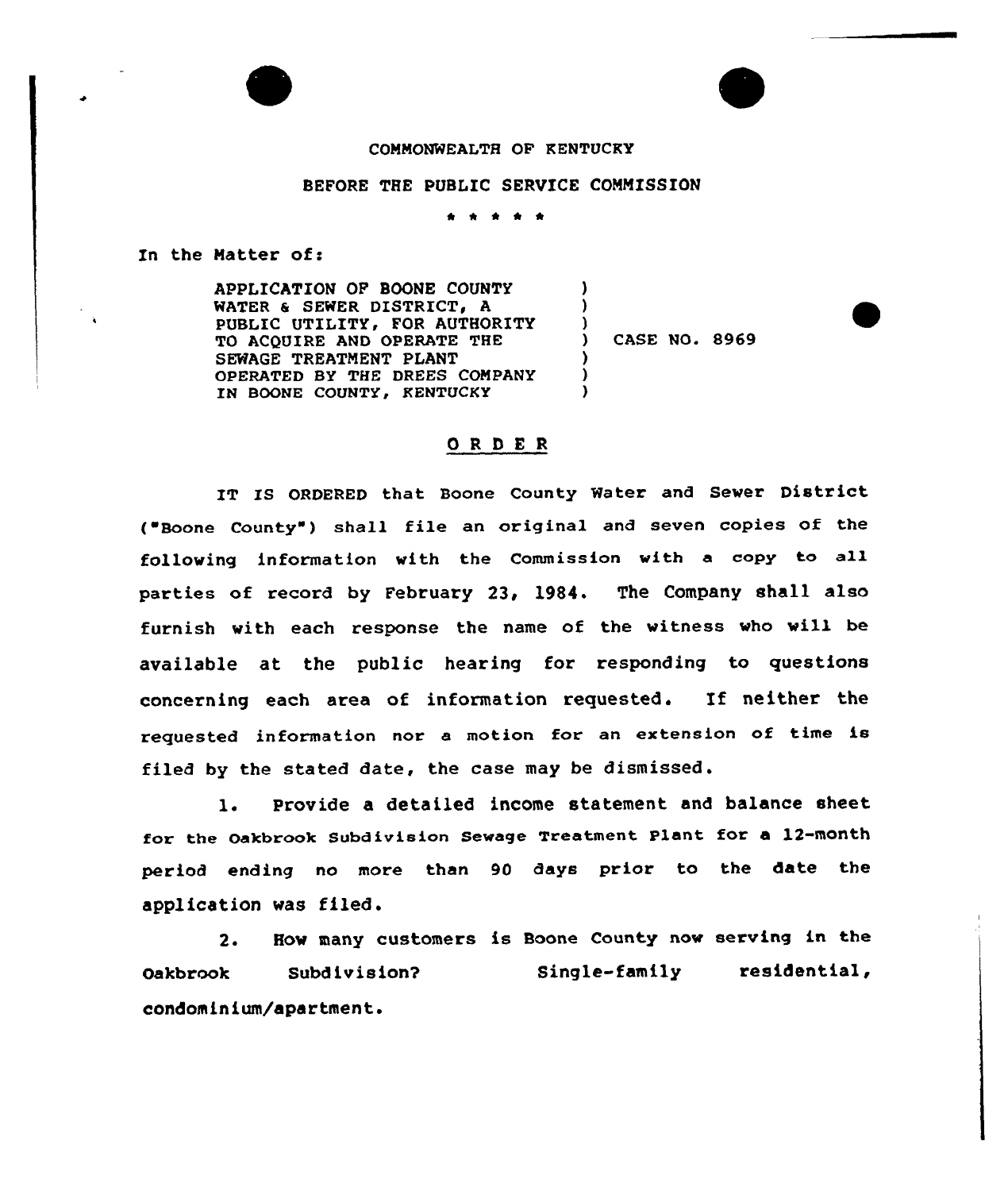3. Attached is a schedule on which you may adjust revenues and expenses shown on the income statement if you believe some of the items will increase or decrease. Be advised that it is the policy of the Commission to allow only known and measurable increases to actual test period expenses.

> Done at Frankfort, Kentucky, this 14th day of February, 1984. PVBLIC SERVICE COMMISSION

Commission

ATTEST:

**Secretary**